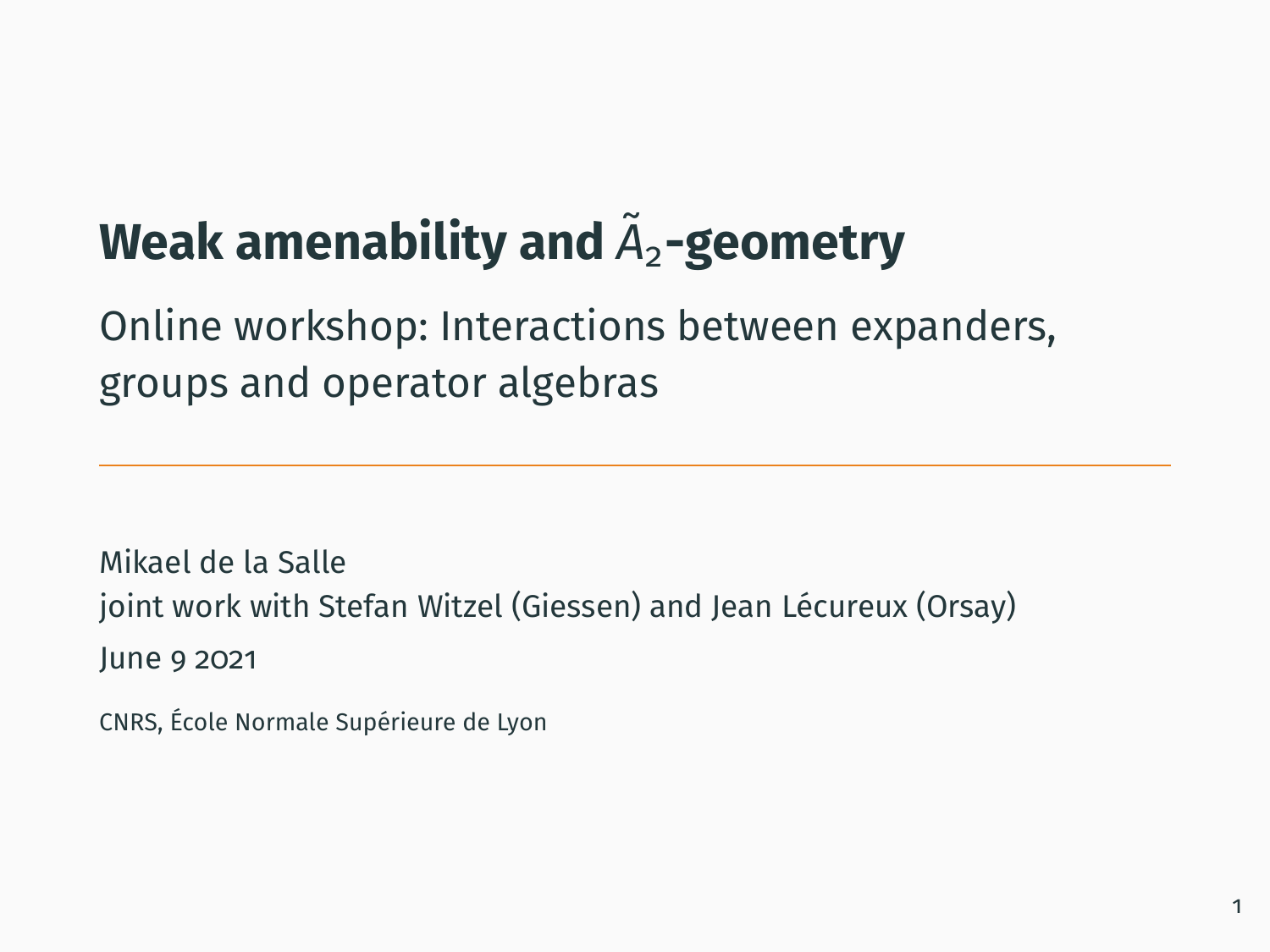[Approximation properties](#page-2-0)

 $\tilde{A}_2$  [buildings](#page-9-0)

[Local harmonic analysis in](#page-20-0)  $\tilde{A}_2$ -buildings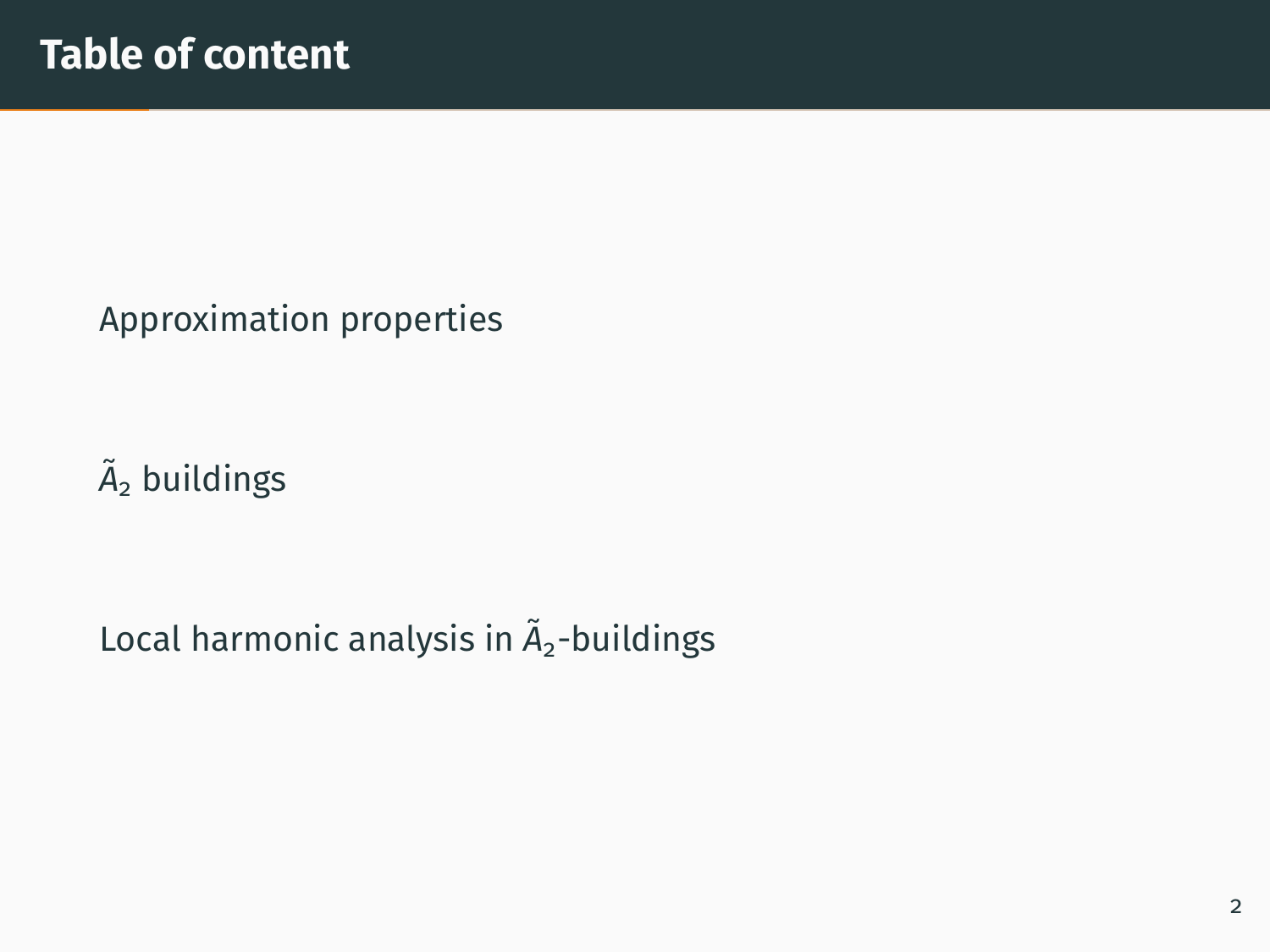# <span id="page-2-0"></span>**[Approximation properties](#page-2-0)**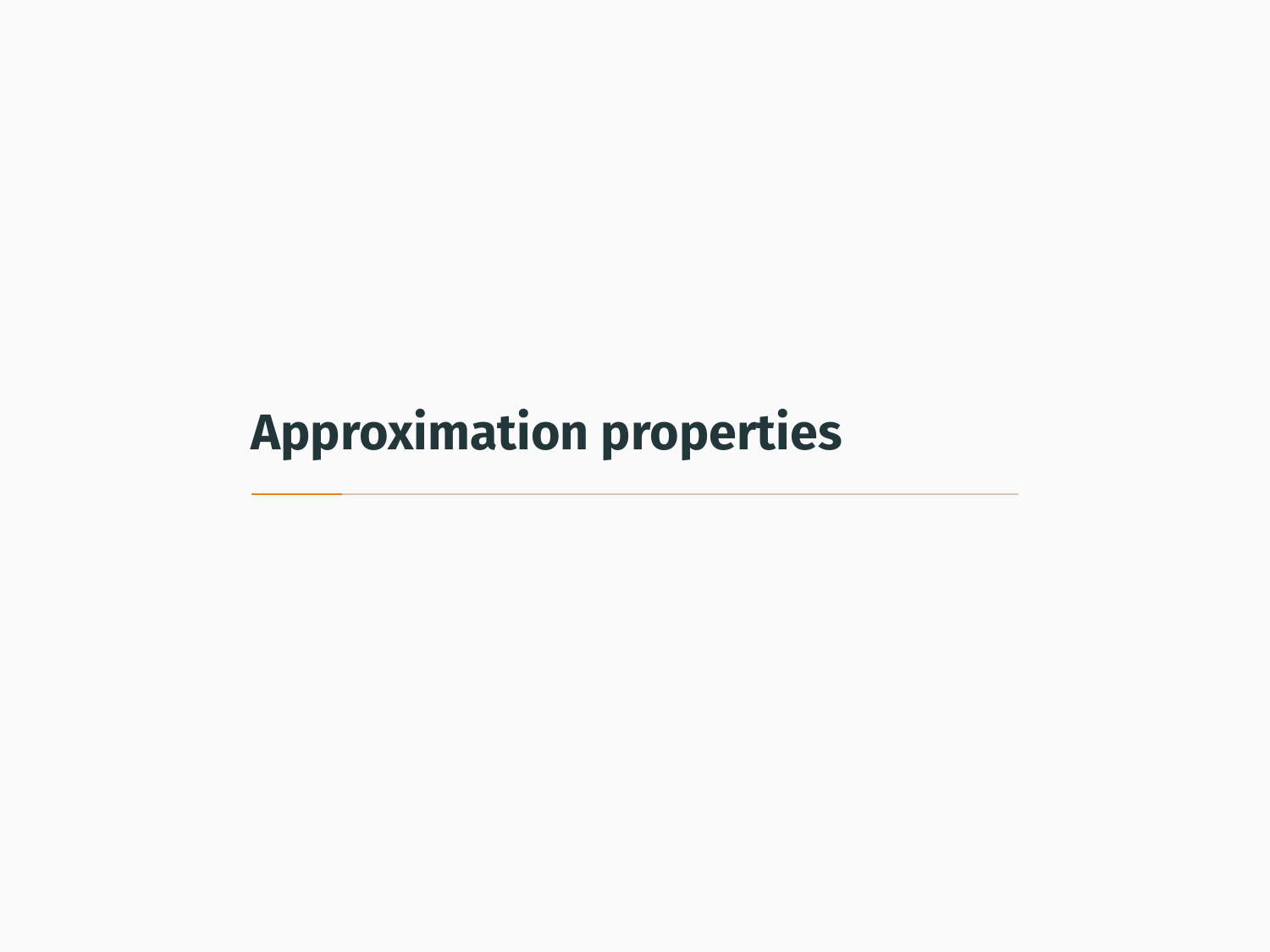## **Approximation properties for** *C* ∗ **-algebras**

(Banach, Grothendieck) A Banach space *X* has the Approximation Property (AP) if  $id: X \rightarrow X$  belongs to the closure of finite rank operators for the topology of uniform convergence on compact subsets of *X*.

Many spaces without AP have been constructed, **one** existing space has been shown :  $B(\ell_2)$  (Szankowski).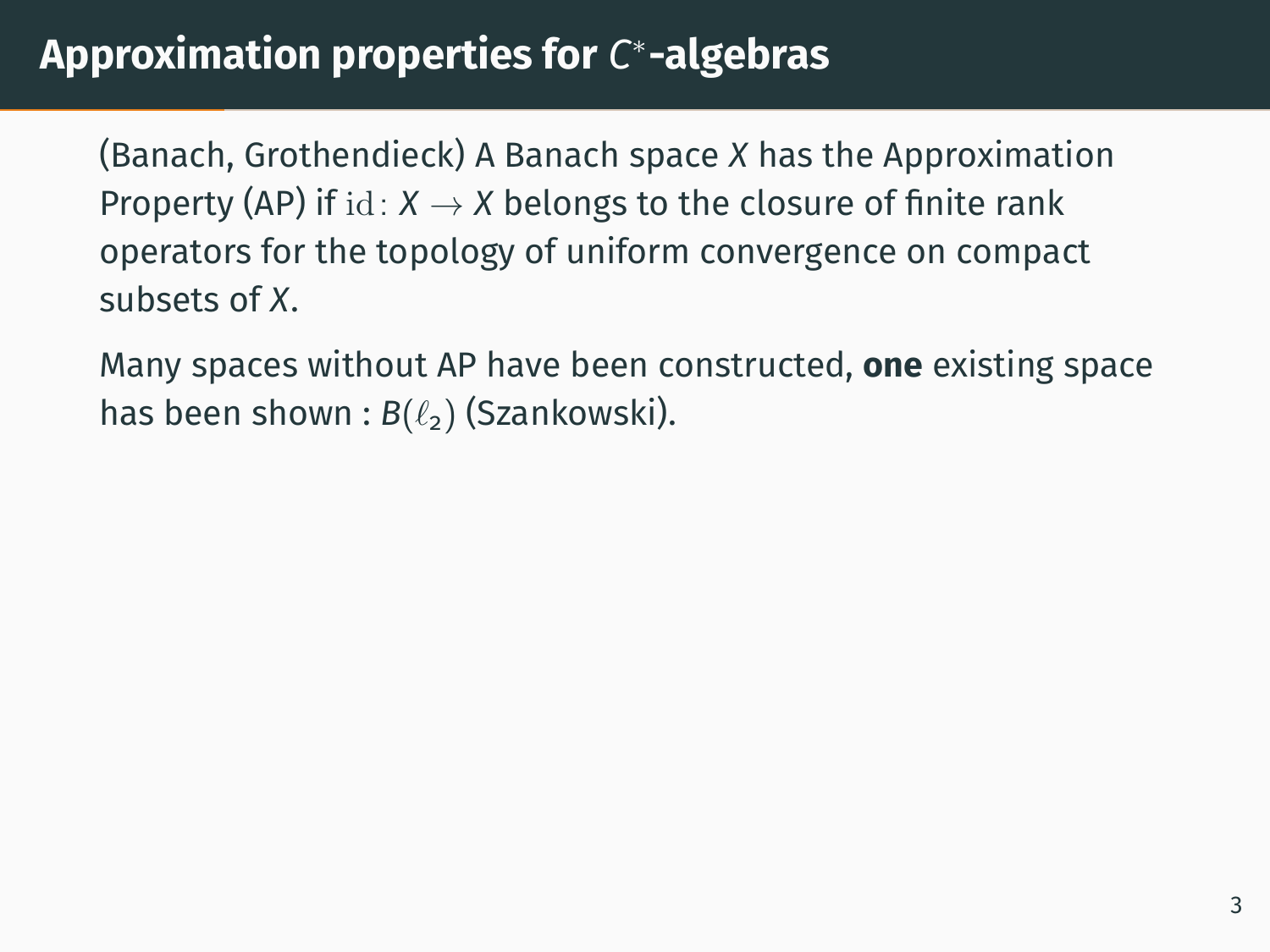## **Approximation properties for** *C* ∗ **-algebras**

(Banach, Grothendieck) A Banach space *X* has the Approximation Property (AP) if  $id: X \rightarrow X$  belongs to the closure of finite rank operators for the topology of uniform convergence on compact subsets of *X*.

Many spaces without AP have been constructed, **one** existing space has been shown :  $B(\ell_2)$  (Szankowski).

**A fascinating open question**

Find an **explicit and natural** separable Banach space without AP.

Candidates in the 1970's :

- $C^*_{\lambda}(F_2)$
- *C* ∗ (*F*2)
- *C* ∗ λ (SL3(**Z**))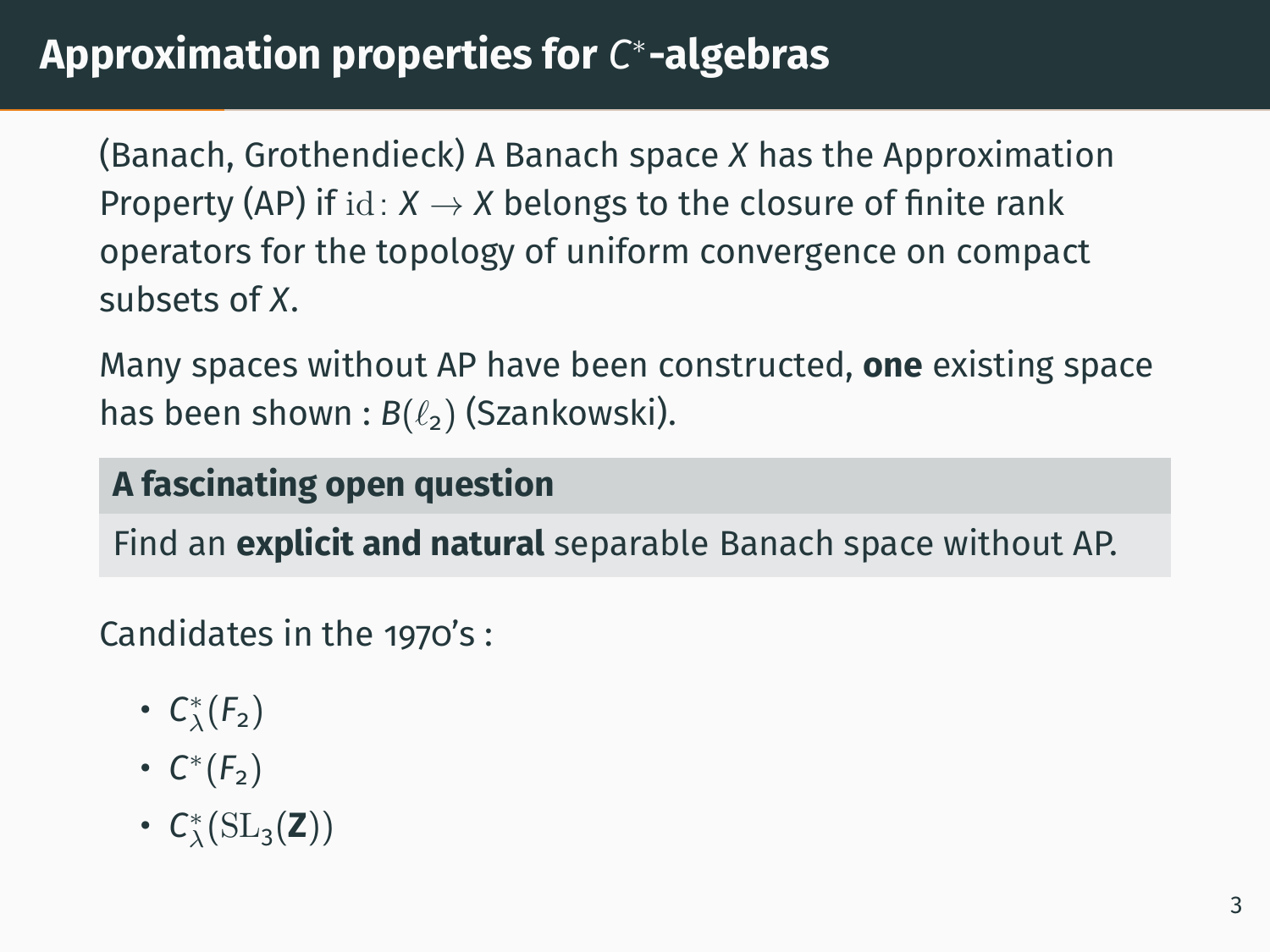## **Approximation properties for** *C* ∗ **-algebras**

(Banach, Grothendieck) A Banach space *X* has the Approximation Property (AP) if  $id: X \rightarrow X$  belongs to the closure of finite rank operators for the topology of uniform convergence on compact subsets of *X*.

Many spaces without AP have been constructed, **one** existing space has been shown :  $B(\ell_2)$  (Szankowski).

#### **A fascinating open question**

Find an **explicit and natural** separable Banach space without AP.

Candidates in the 1970's :

- <del>C<sub>λ</sub>(F<sub>2</sub>)</del> No : Haagerup 1979
- *C* ∗ (*F*2) Still open
- *C* ∗ λ (SL3(**Z**))Still open.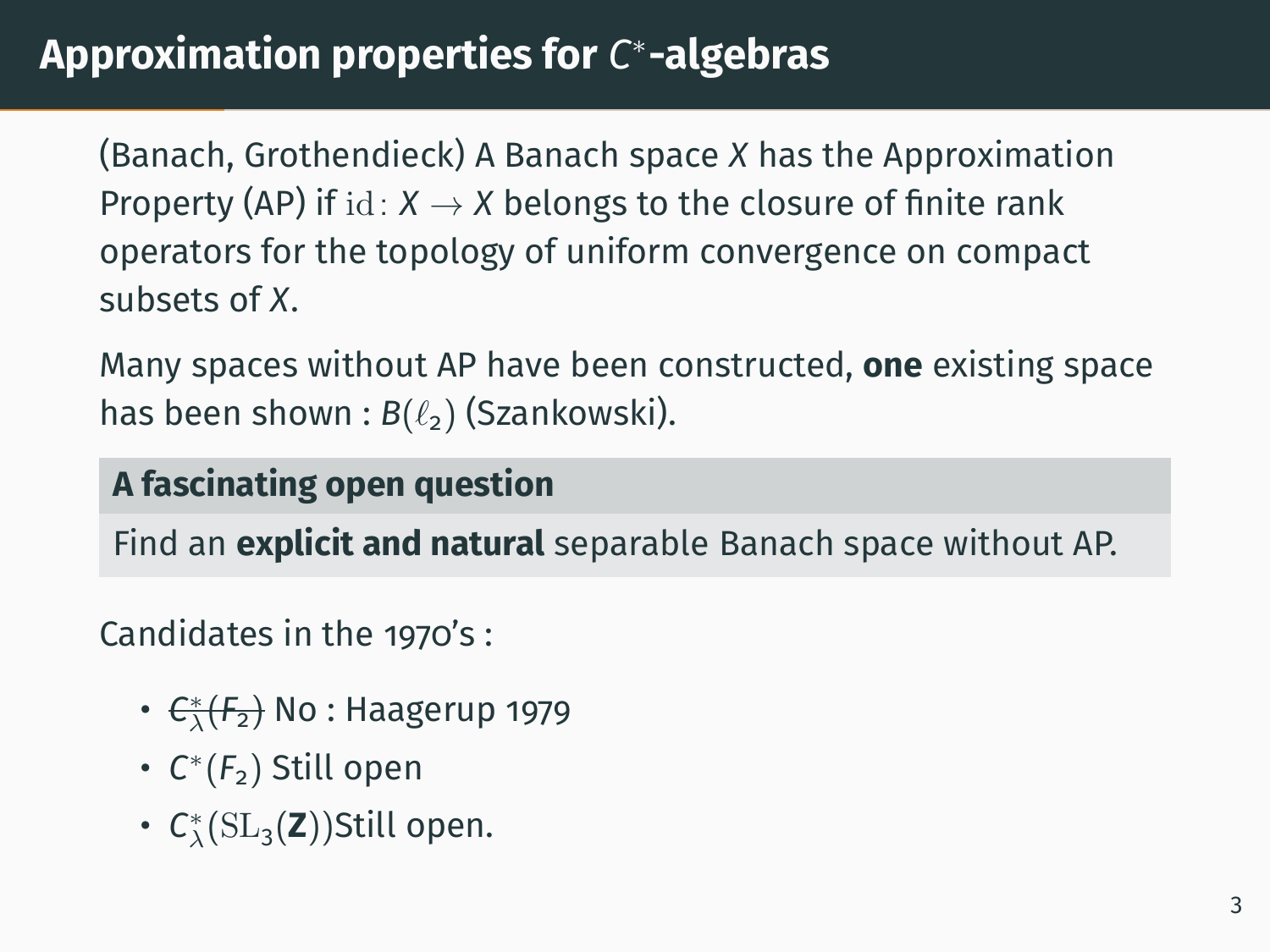#### **Theorem (Haagerup 79)**

```
C^*_{\lambda}(F_2) has the AP (even MAP).
```
Proof relies heavily on the geometry of the tree (Cayley graph).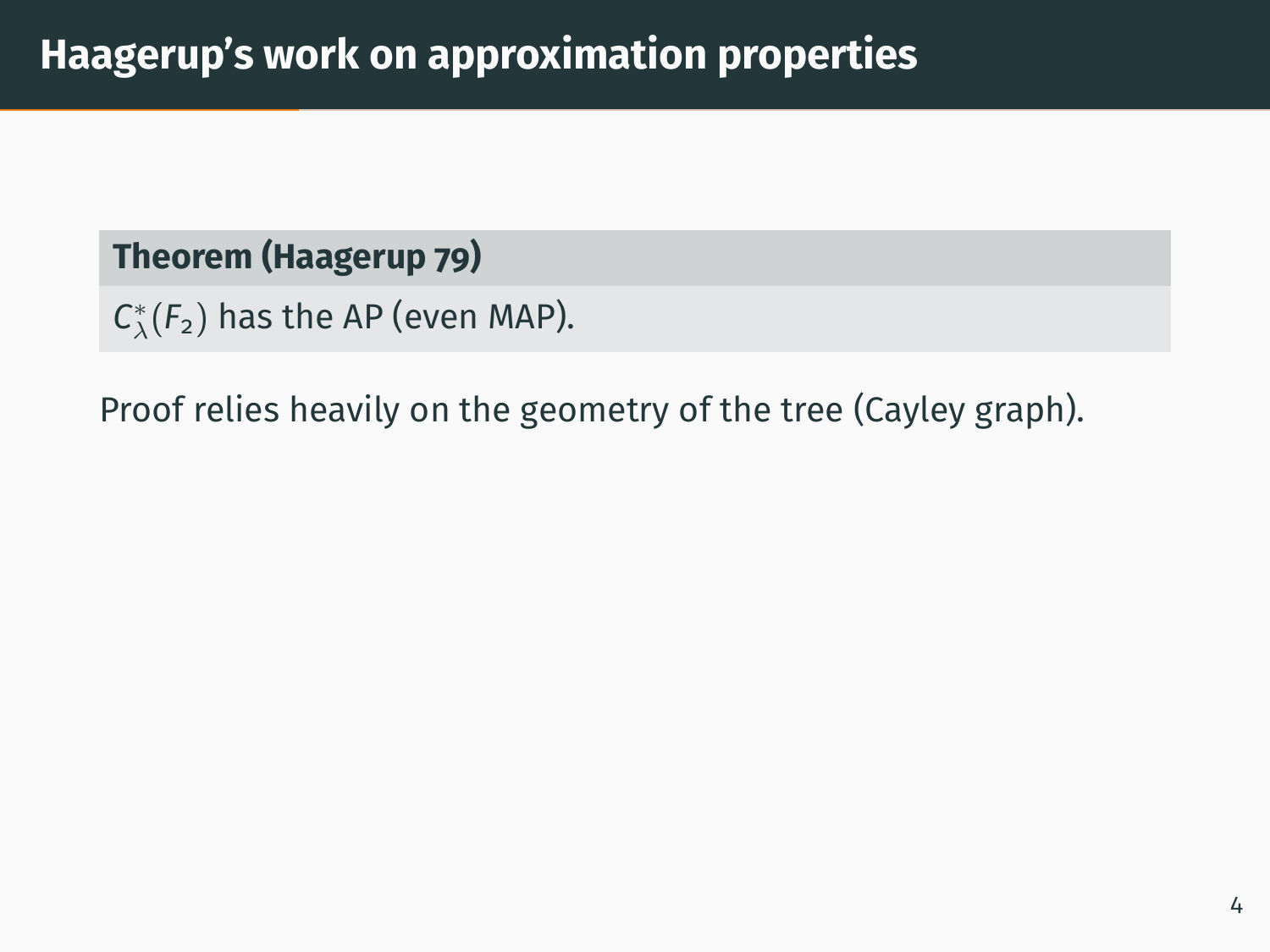#### **Theorem (Haagerup 79)**

```
C^*_{\lambda}(F_2) has the AP (even MAP).
```
Proof relies heavily on the geometry of the tree (Cayley graph). It proves more : it has OAP and even CBAP with constant 1.

A *C* ∗ -algebra *A* has the Operator Space AP (OAP) if there is a net of finite rank operators such that  $T_i \otimes id$  converges pointwise (iff unif. on compacta) to id on  $A \otimes K(\ell_2)$ .

Def : A has CBAP if moreover sup<sub>i</sub>  $||T_i \otimes id|| \leq C \leq \infty$ . And inf  $C = \Lambda_{ch}(A)$ .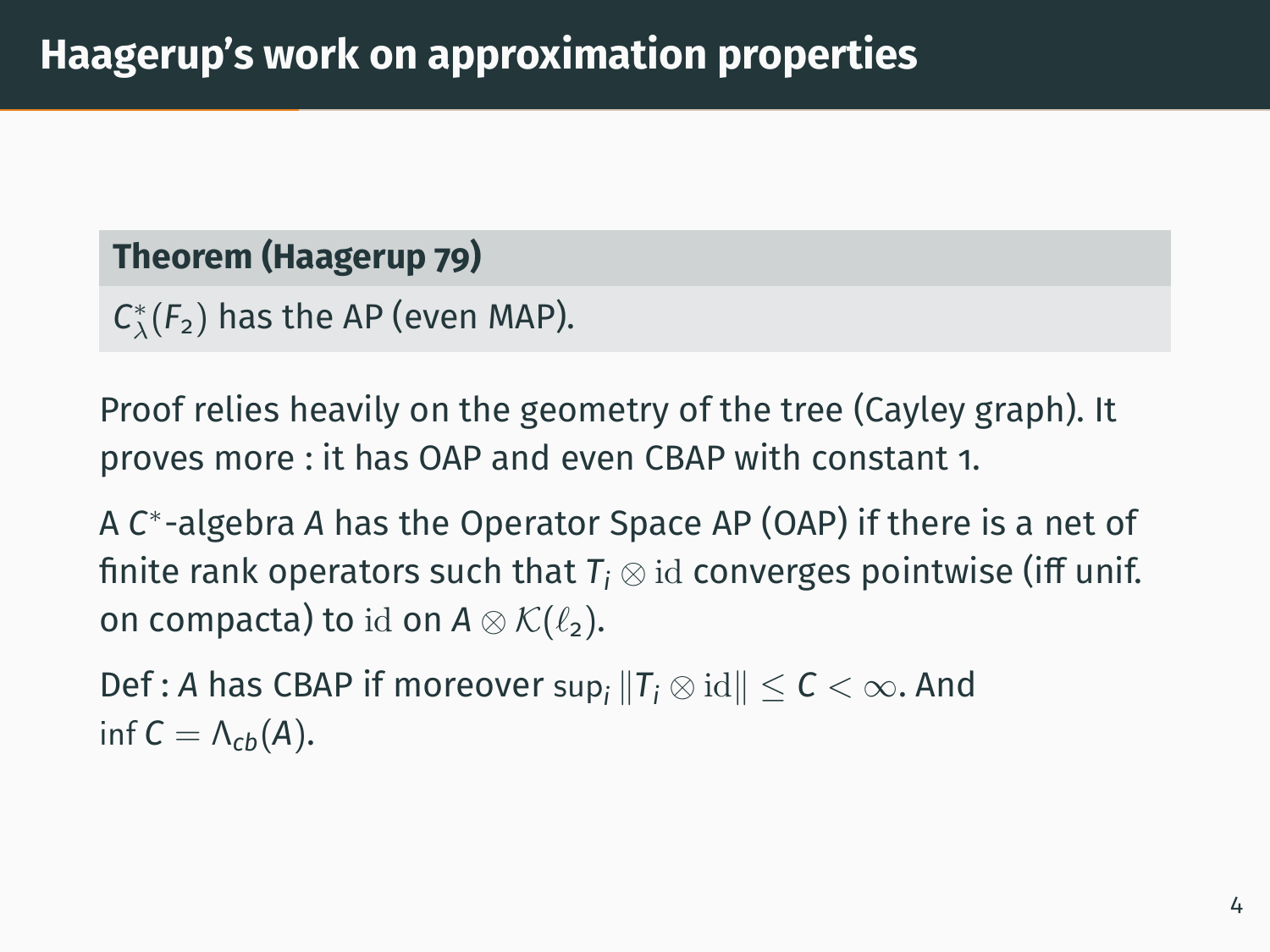## **Haagerup's diagonal averaging trick**

A notation : if  $\varphi$ :  $G \rightarrow C$  is a function

 $\|\varphi\|_{cb} := \inf\{\sup \|\xi(g)\|_{\ell_2} \|\eta(h)\|_{\ell_2}\} \mid \varphi(g^{-1}h) = \langle \xi(h), \eta(g) \rangle\}.$ *g*,*h*

#### **Theorem (Haagerup + many other)**

For a discrete group G,  $\mathcal{C}^*_\lambda(\mathsf{G})$  has CBAP with constant  $\leq \mathsf{C}$  if and only if G is weakly amenable with constant  $\leq C$  : there is a net  $\varphi_i\colon \mathsf{G} \to \mathsf{C}$  of finite support such that  $\lim_i \varphi_i(\boldsymbol{g}) = \mathsf{1}$  for all  $\boldsymbol{g}$  and  $\sup_i ||\varphi_i||_{cb} \leq C$ .

#### Used a lot, to show :

- (Haagerup, de Cannière, Cowling) A simple connected Lie group is weakly amenable iff  $rk_{\mathbf{R}}(G) < 1$ .
- (Ozawa) Gromov-hyperbolic groups are weakly amenable.
- (Mizuta + Guentner-Higson) Groups acting on finite dim CAT(0) cube complex.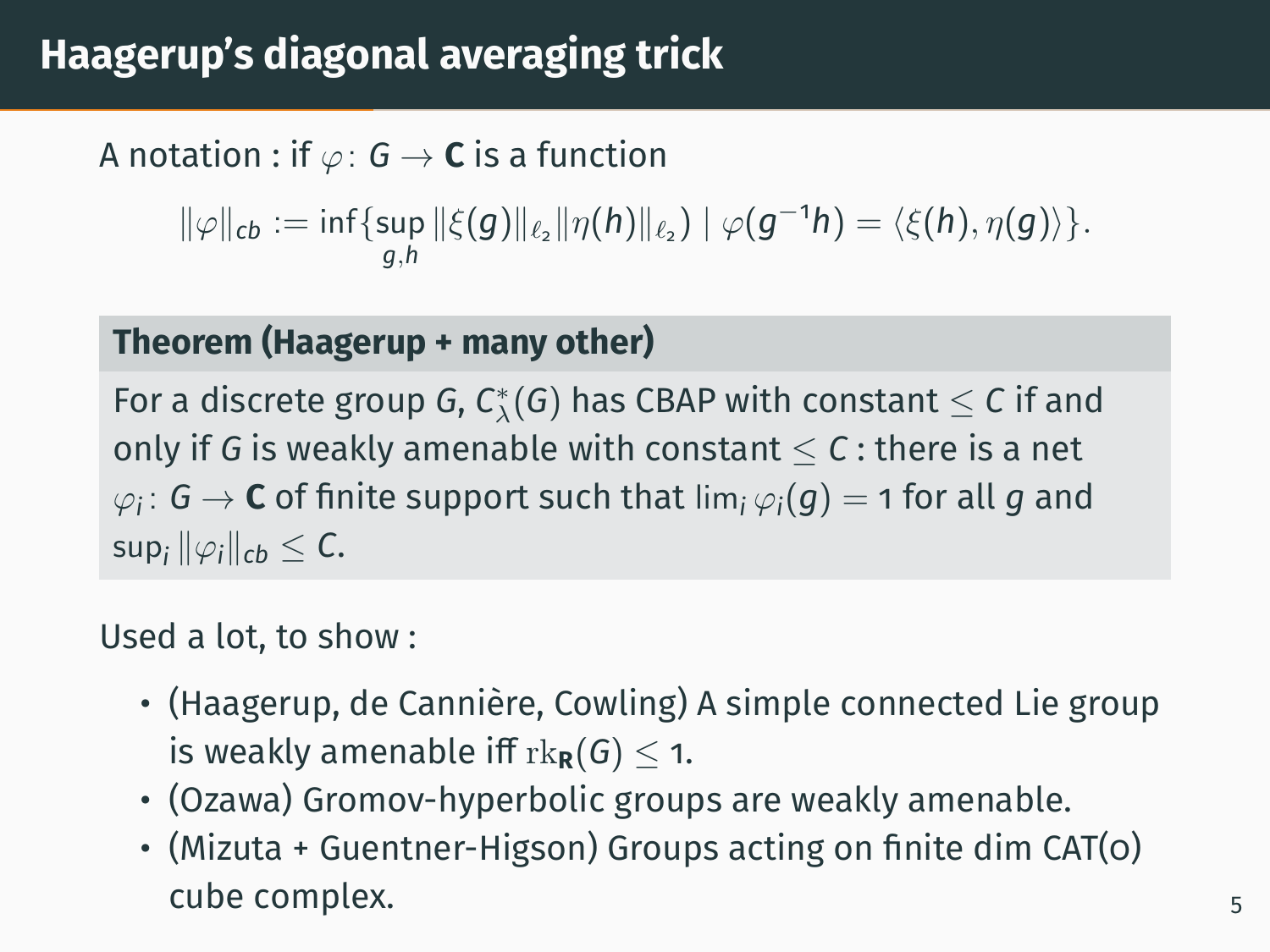# <span id="page-9-0"></span> $\tilde{A}_2$  [buildings](#page-9-0)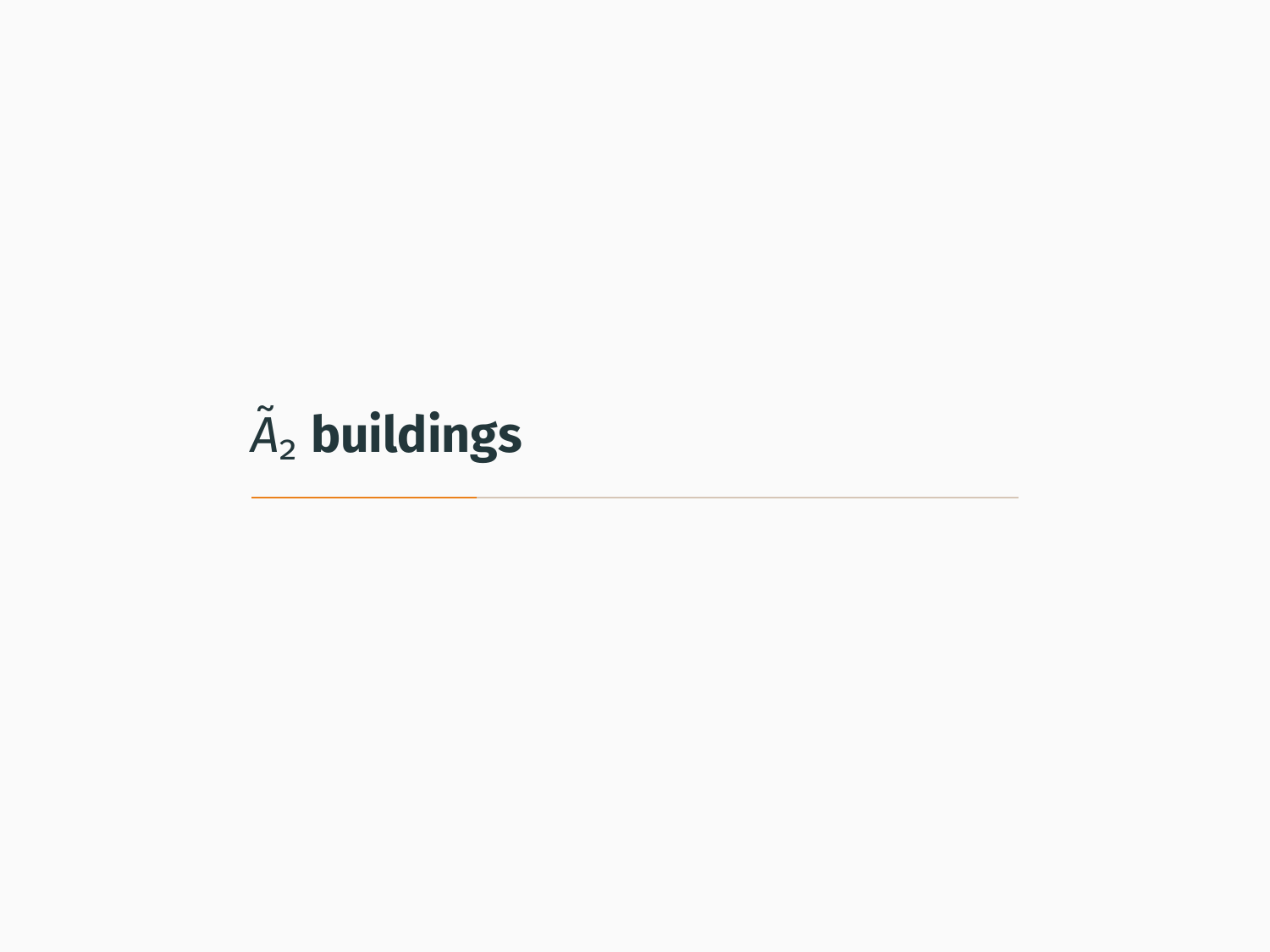## $\widetilde{\bm{A}}_{\mathsf{2}}$  buildings, 1

#### **Definition (formal, see later for better)**

A (locally finite)  $\widetilde{A}_2$  building X is a 2-dimensional simply connected simplicial complex whose link is the incidence graph of a (finite) projective space.

From now on, *X* will always denote a locally finite  $\tilde{A}_2$  building.

(Here) finite projective space. Take *k* a (finite) field, *P* <sup>2</sup>*k* := *k* <sup>3</sup>/*k* ∗ . It contains points and lines. Incidence relation  $p \sim \ell$  if *p* belongs to  $\ell$ .

Example : if  $F = \mathbf{Q}_p$  and  $\mathcal{O} = \mathbf{Z}_p$  or  $\mathbf{F}_p((t))$  and  $\mathcal{O} = \mathbf{F}_p[[T]]$  then  $G/K := \mathrm{PGL}_3(F)/\mathrm{PGL}_3(\mathcal{O})$  with edges  $gK \sim hK$  if  $||g^{-1}h|| ||h^{-1}g|| = p$ (+ fill triangles) is an  $\tilde{A}_2$  building.

There are many other "exotic" examples, whose automorphism group is in general countable (Radu), sometimes trivial but sometimes quite large=cocompact (Ronan, Kantor, Radu...).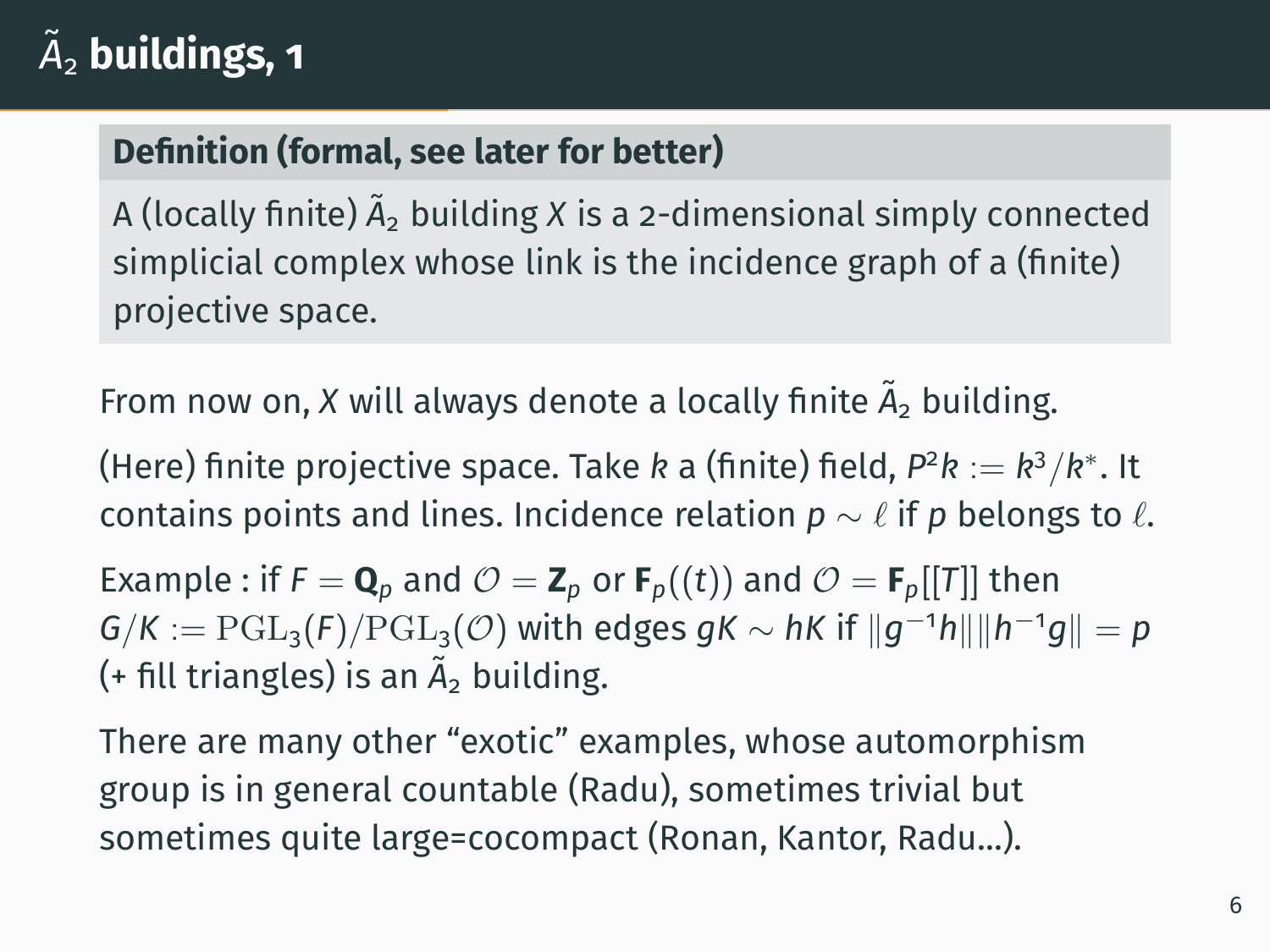## **Approximation properties for** *A*˜ <sup>2</sup>**-lattices.**

#### **Today's Theorem (Lécureux-dlS-Witzel 20+)**

Let *G* be discrete group acting by isometries on a locally finite  $\tilde{A}_2$ building. Assume that the action is cocompact and with finite stabilizers. Then *G* is not weakly amenable.

A few remarks :

- More generally, *C* ∗ λ (*G*) does not have *OAP*; neither does *Lp*(L*G*) for  $p \notin [\frac{4}{3}, 4]$ .
- This generalizes previous results for lattices in  $SL<sub>3</sub>(F)$  by Haagerup 86 and Lafforgue-dlS 11, and gives a geometric proof of these results.
- This is one of the outcomes of a broader project where we try to develop hamormonic analysis on  $\tilde{A}_2$  buildings. Other outcomes include strong property (T) or vanishing of  $\ell_p$ -cohomology.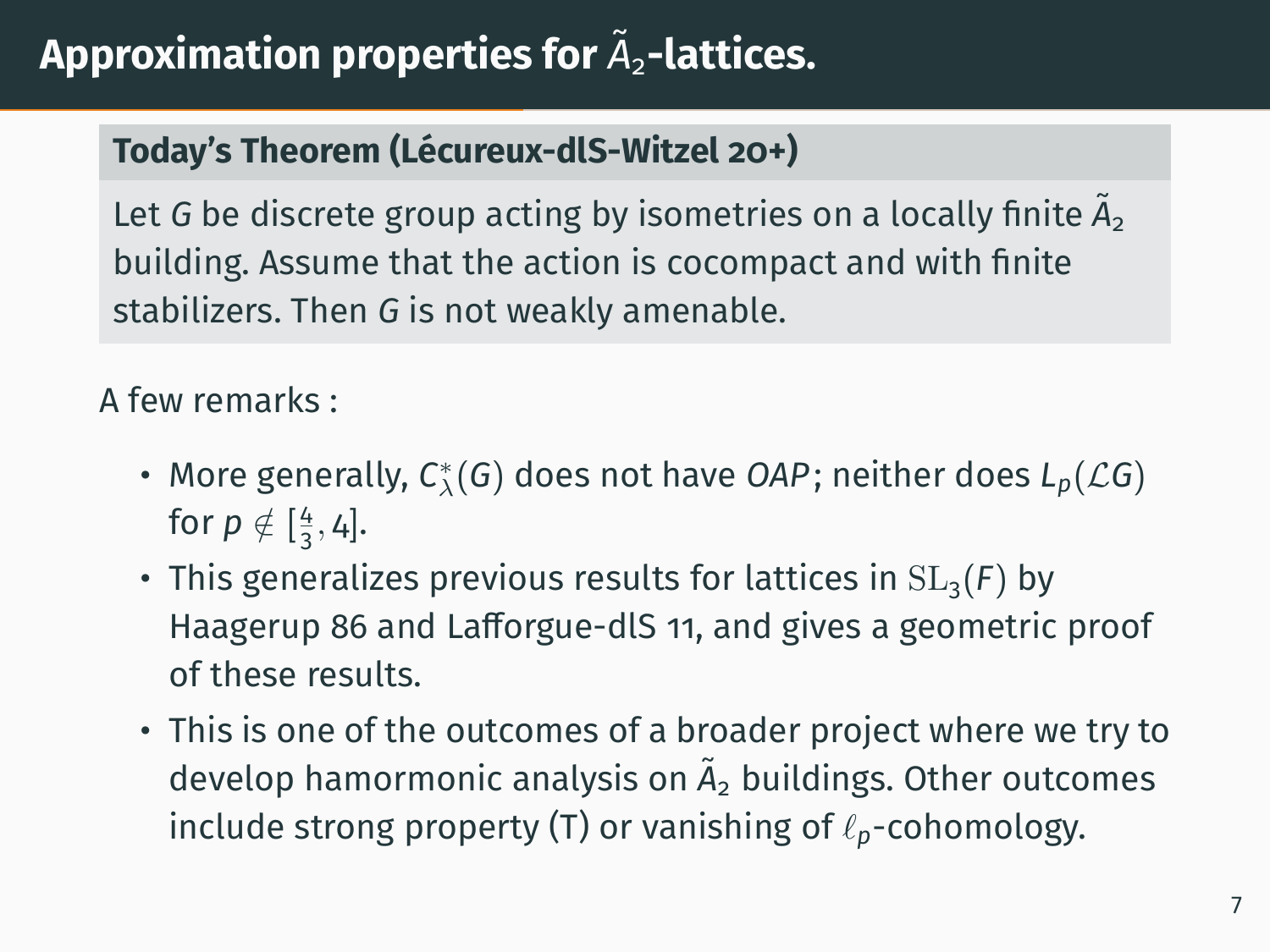#### Recall

#### **Definition**

An  $\tilde{A}_2$  building is a 2-dimensional simply connected simplicial complex whose link is the incidence graph of a finite projective space.

The way we think of it : a kind of 2-dimensional tree, obtained by pasting in a tree-like structure infinitely many copies of a **R** 2 tesselated by equilateral triangles.

To connect with standard terminology : **R** <sup>2</sup> = appartments ; equilateral triangles = chambers.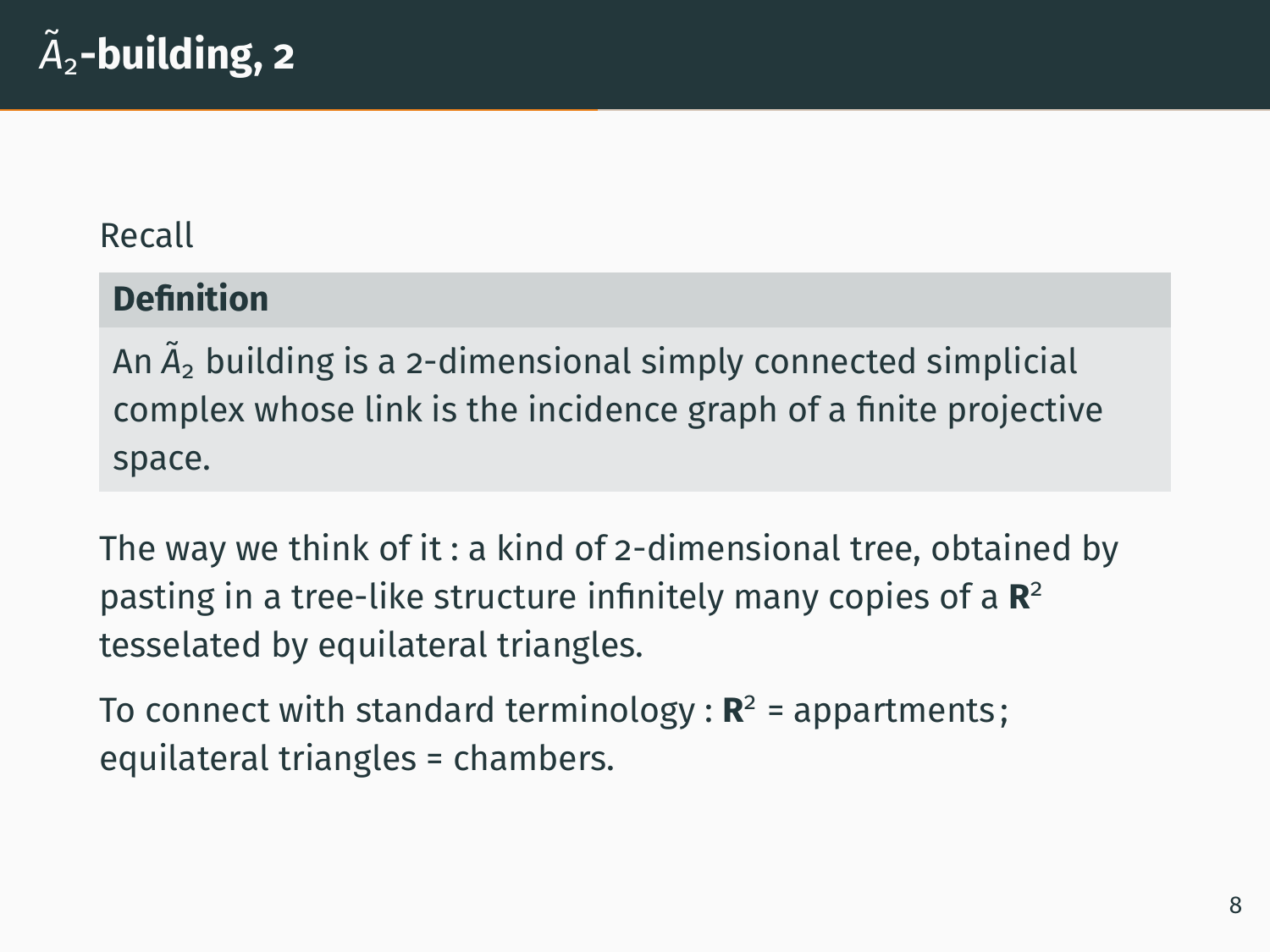### **R** 2 **tesselated by equilateral triangles...**



9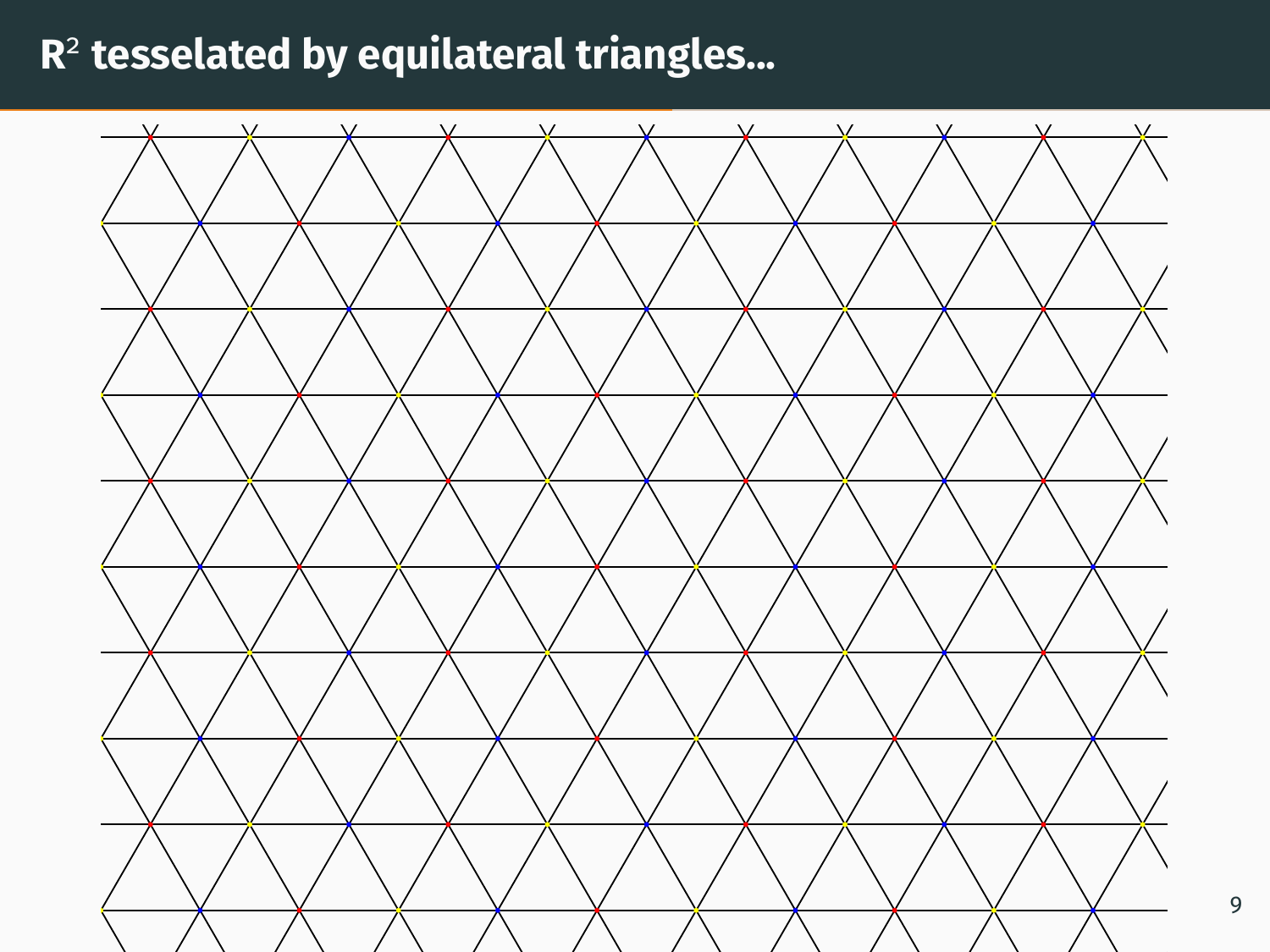#### **... arranged in a tree-like way**



**FIGURE 1** – A fragment of an  $\tilde{A}_2$  building for  $q = 2$  (picture by Greg Kuperberg)

Parameter *q* of a building :  $q + 1$  is the number of triangles to which every edge belongs. The set of the set of the set of the set of the set of the set of the set of the set of the set of the set of the set of the set of the set of the set of the set of the set of the set of the set of the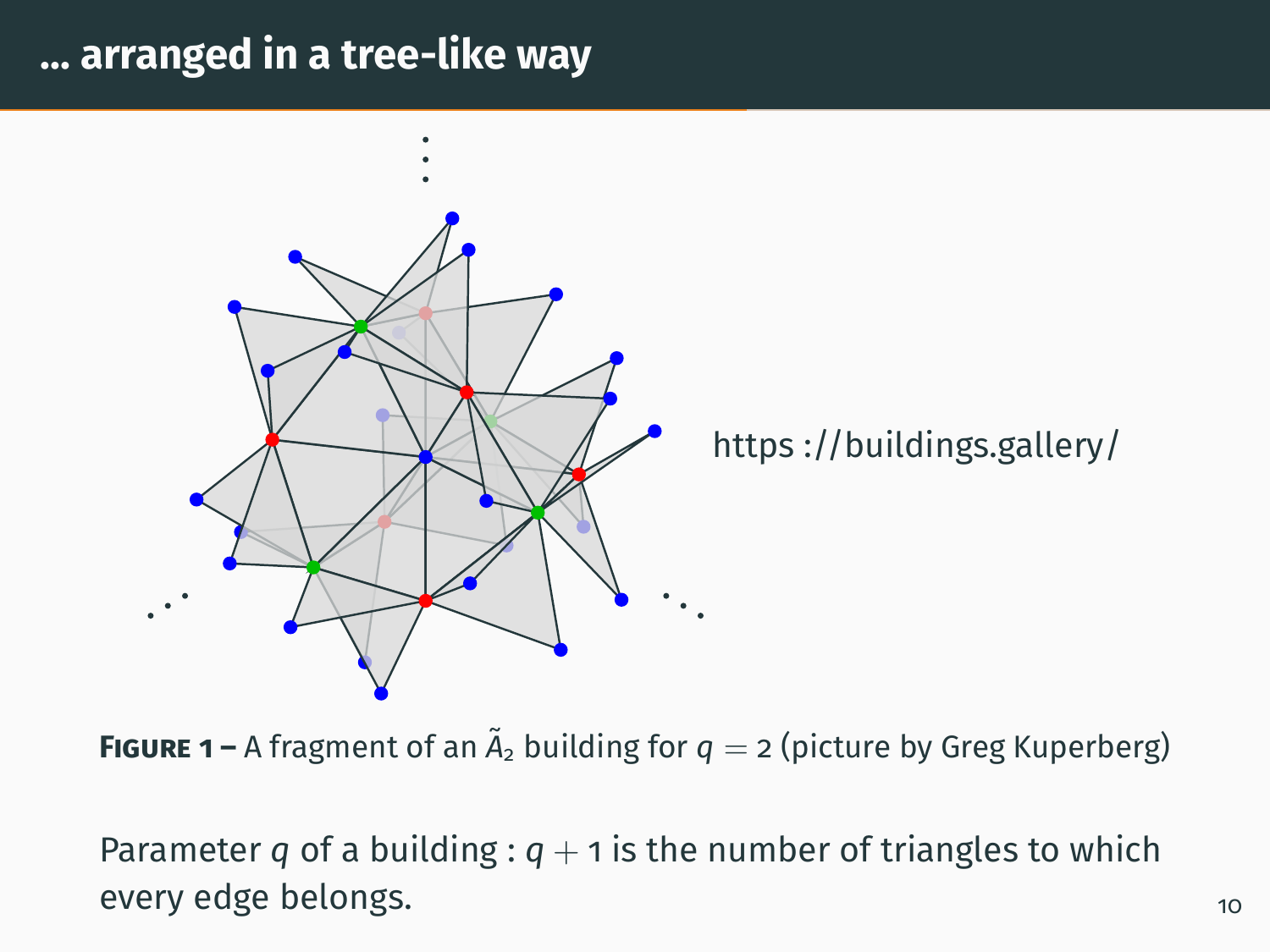## Harmonic analysis on an  $\widetilde{A}_2$  building, after Cartwright-**Młotkowski 94**

- Relative position of a pair  $(x, y) \in X$  is given by  $\sigma(x, y) = \lambda \in \mathbb{N}^2$ .
- The distance  $d(x, y)$  is  $\lambda_1 + \lambda_2$ .
- Define the sphere  $S_\lambda(x)$

 $\{y \in X \mid \sigma(x, y) = \lambda\}.$ 

•  $A_{\lambda} \in B(\ell_2(X))$  the averaging operator

$$
A_{\lambda}f(x) = \frac{1}{|S_{\lambda}|} \sum_{y \in S_{\lambda}(x)}
$$

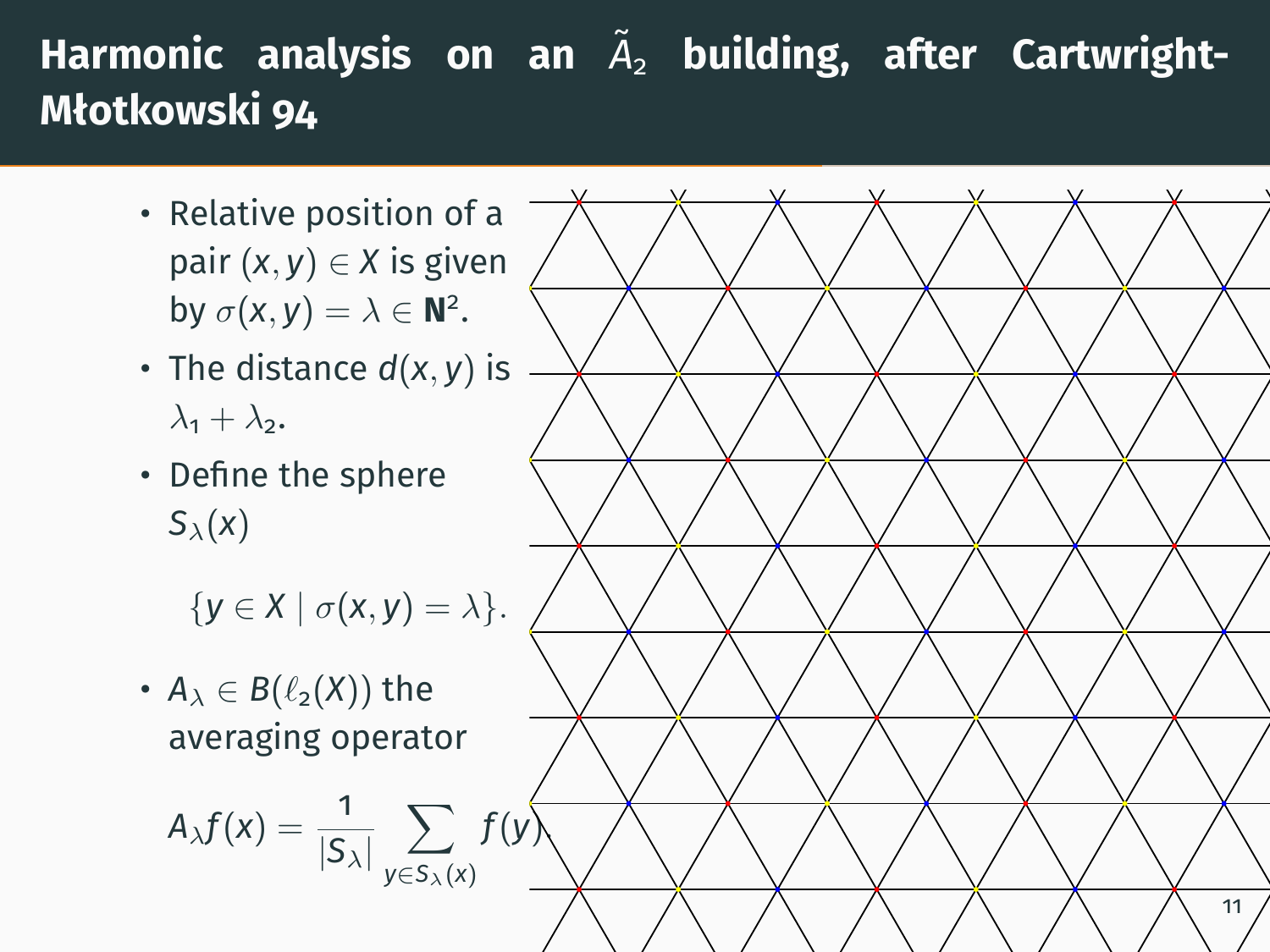## **Harmonic analysis on an** *A*˜ <sup>2</sup> **building 2**

#### **Theorem (Cartwright-Młotkowski 94)**

The  $\ast$ -algebra generated by  $\{A_\lambda\mid\lambda\in\mathbf{N}^2\}$  is commutative.

It is a generalization of the (Hecke) algebra of *K*-biinvariant functions on  $G = SL_3(F)$ .

Philosophy : in our generality, there is no *G* and no *K* (so no Gelfand pair !), but the spectrum of the Gelfand pair is there somewhere hidden.

Later : Cartwright-Mantero-Steger-Zappa compute explicitely the spectrum of the universal representation of the above commutative ∗-algebra. Consequence : *A*˜ <sup>2</sup> groups have property (T).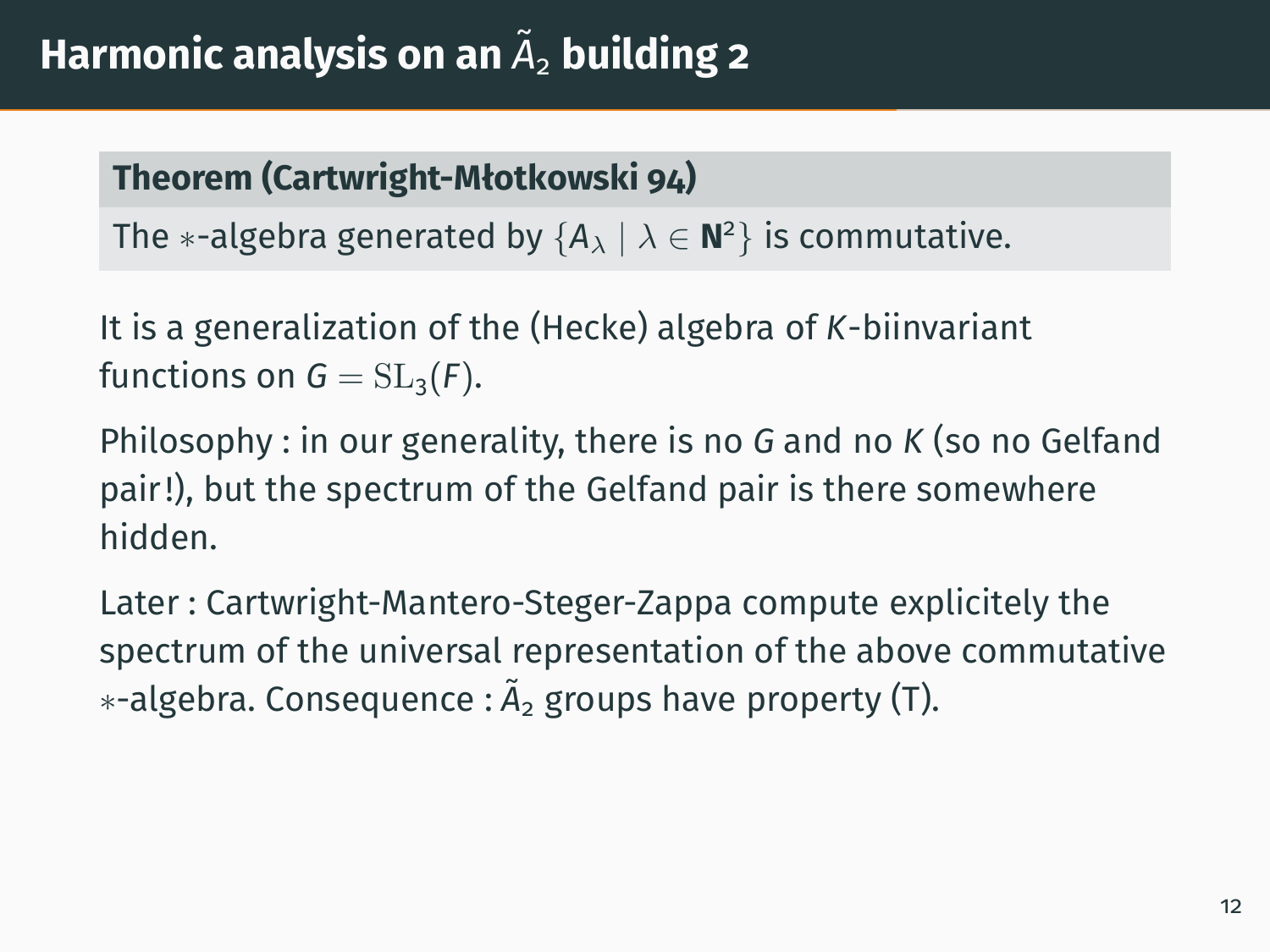## **Harmonic analysis on an** *A*˜ <sup>2</sup> **building 2**

#### **Theorem (Cartwright-Młotkowski 94)**

The  $\ast$ -algebra generated by  $\{A_\lambda\mid\lambda\in\mathbf{N}^2\}$  is commutative.

It is a generalization of the (Hecke) algebra of *K*-biinvariant functions on  $G = SL_3(F)$ .

Philosophy : in our generality, there is no *G* and no *K* (so no Gelfand pair !), but the spectrum of the Gelfand pair is there somewhere hidden.

Later : Cartwright-Mantero-Steger-Zappa compute explicitely the spectrum of the universal representation of the above commutative ∗-algebra. Consequence : *A*˜ <sup>2</sup> groups have property (T).

Our contribution : developp **local** tools to further perform harmonic analysis on *X*.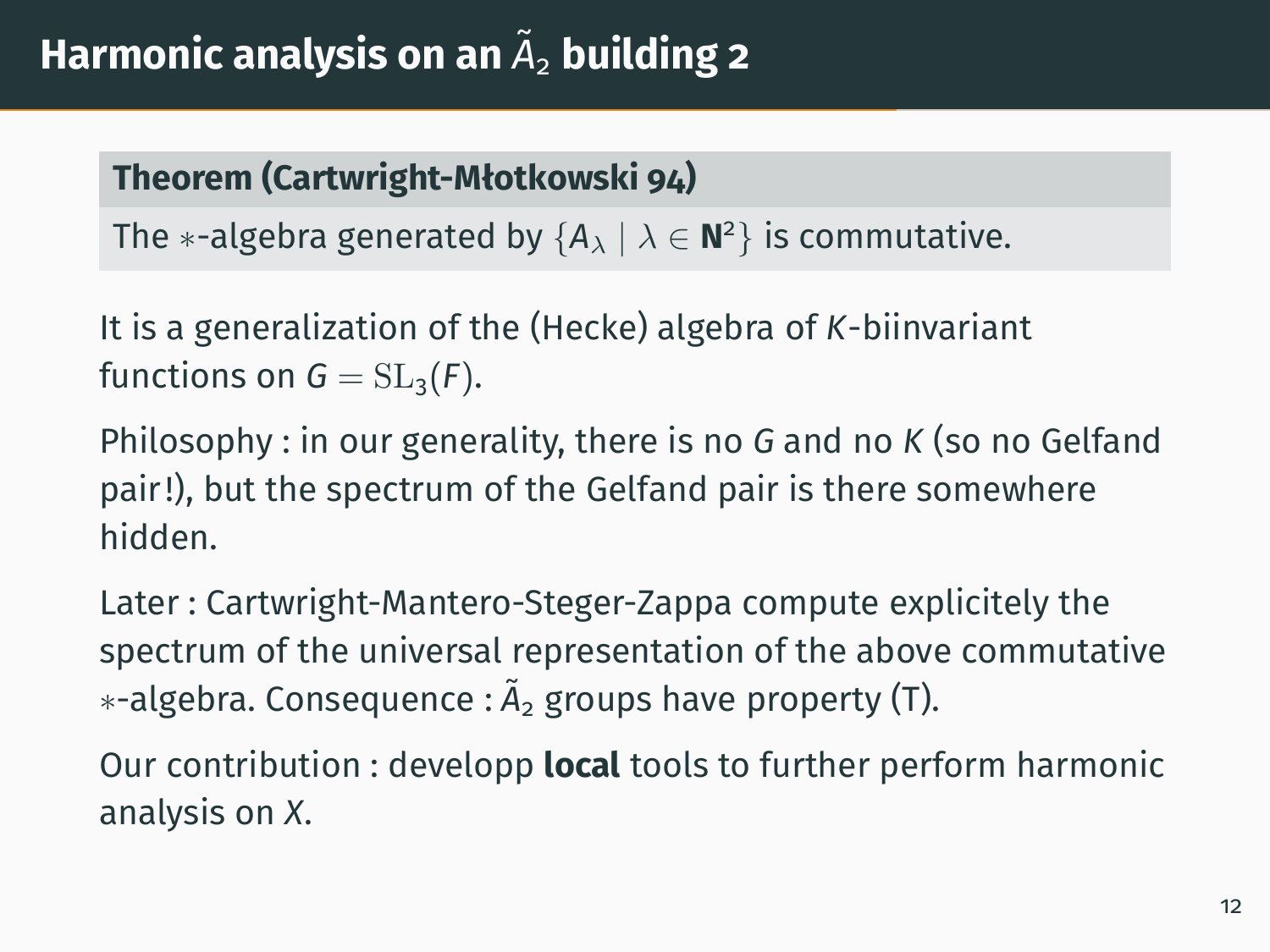Hecke algebra of the building : algebra generated by  $\{A_{\lambda} \mid \lambda \in \mathbf{N}^2\}$ .

Our main result : for **many** Banach space representations (π, *E*) of the Hecke algebra on vector valued functions on *X*,  $\pi(A_\lambda)$  converges to a projection on the type-constant functions  $X \rightarrow E$ .

Examples of *E* :

- Space of functions on *X* whose gradient is in  $\ell^p$  ( $p < \infty$ )  $\implies$ vanishing of  $\ell^p$ -cohomology.
- If Γ acts cocompactly on  $A_{\lambda}$ , *E*=space of Γ-invariant Schur multipliers  $X \times X \to \mathbf{C} \implies$  non weak amenability of  $\Gamma$ .
- (π, *E*)=induced representation of a representation of Γ with small exponential growth  $\implies \Gamma$  has Lafforgue's strong property (T).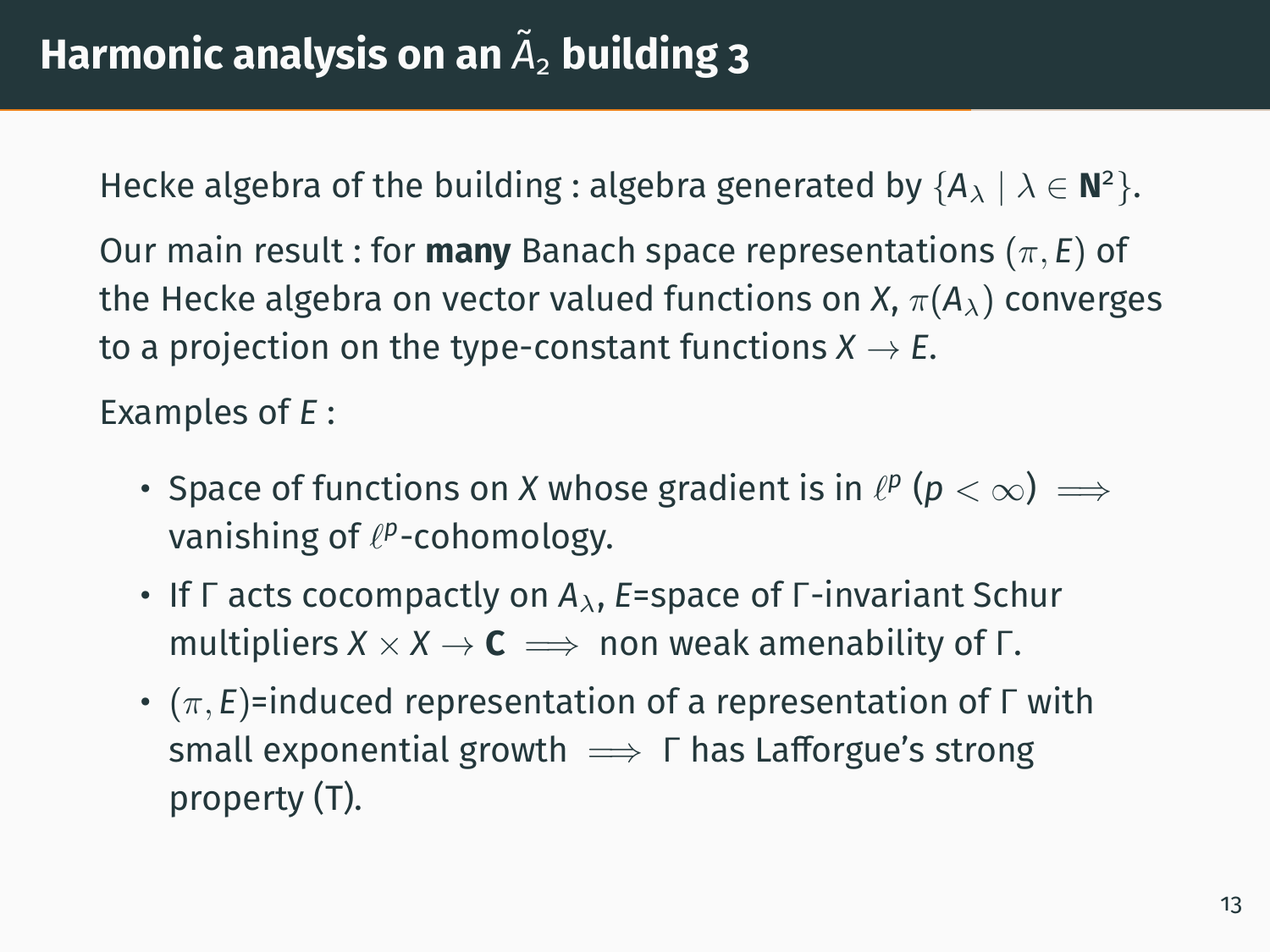Assume *G* acts geometrically on *X*. Let  $\psi$  :  $X \times X \rightarrow C$  be a *G*-invariant Schur multiplier (that is  $\psi(x, y) = \langle \xi_x, \eta_y \rangle$  for bounded functions  $\xi, \eta: X \to \ell_2$ ).

Then for every  $x \in X$ , there is  $\psi_{\infty}(x) \in \mathbf{C}$  such that

$$
\sum_{x \in X/\Gamma} \frac{1}{|\Gamma_x|} \left| \psi_\infty(x) - \frac{1}{|S_\lambda(x)|} \sum_{y \in S_\lambda(x)} \psi(x,y) \right| \leq Cq^{-|\lambda|/2} ||\psi||_{cb}.
$$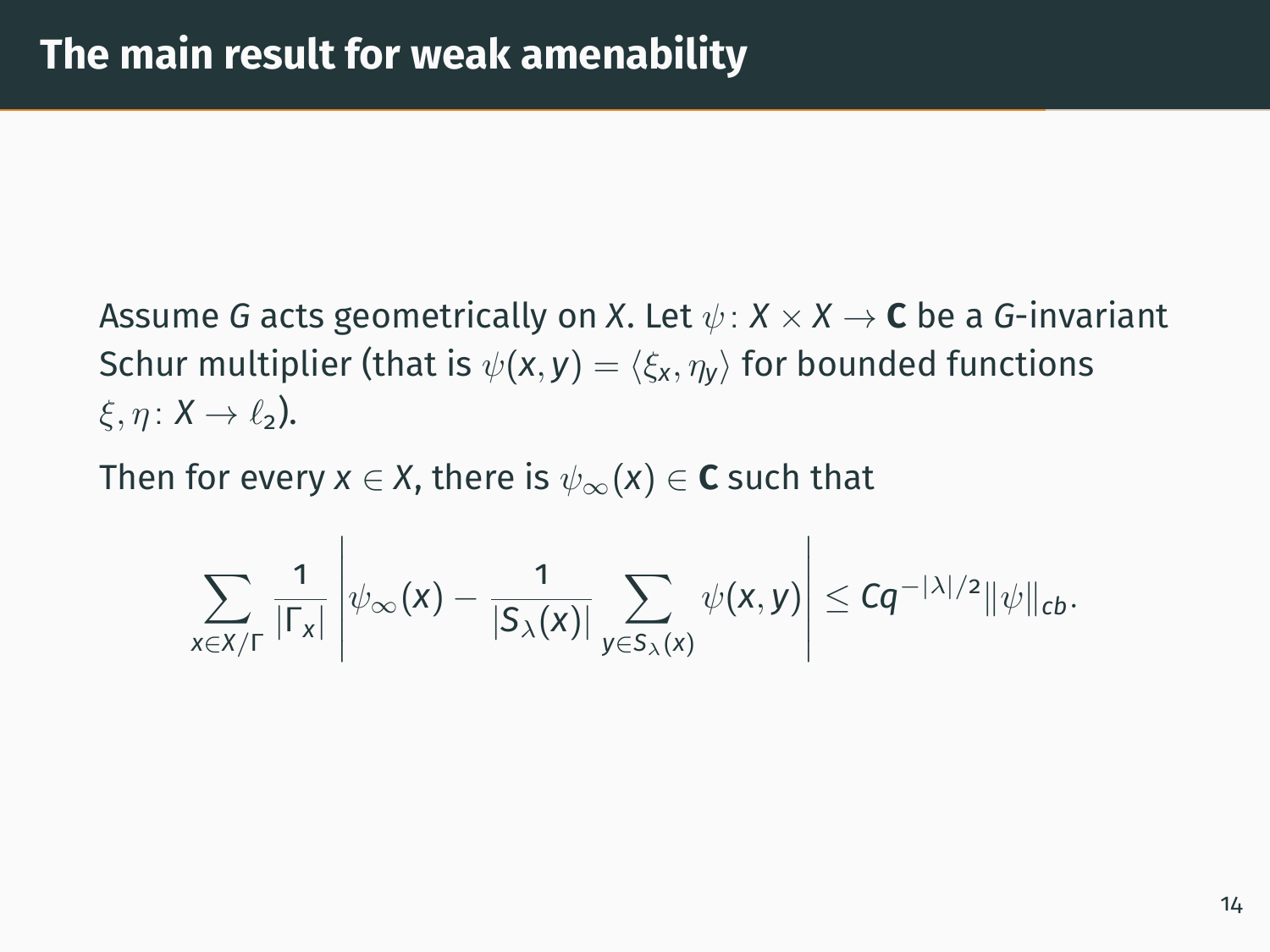# <span id="page-20-0"></span>**[Local harmonic analysis in](#page-20-0)**  $\widetilde{A}_2$ [-buildings](#page-20-0)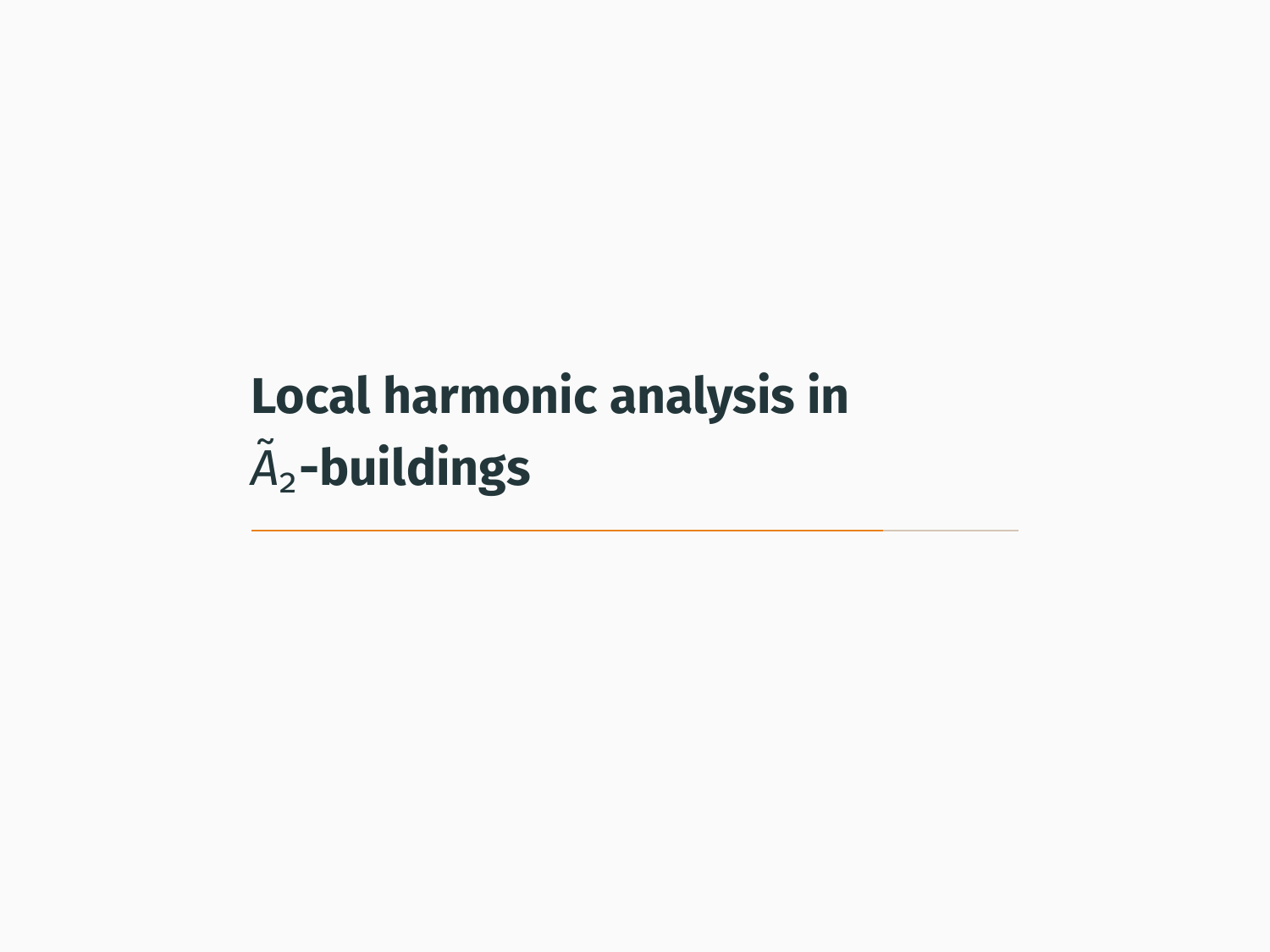## **Two main ingredients**

- Local harmonic analysis : finite volume, fine analysis.
- Global analysis : exploring the whole building at large scales using the local analysis.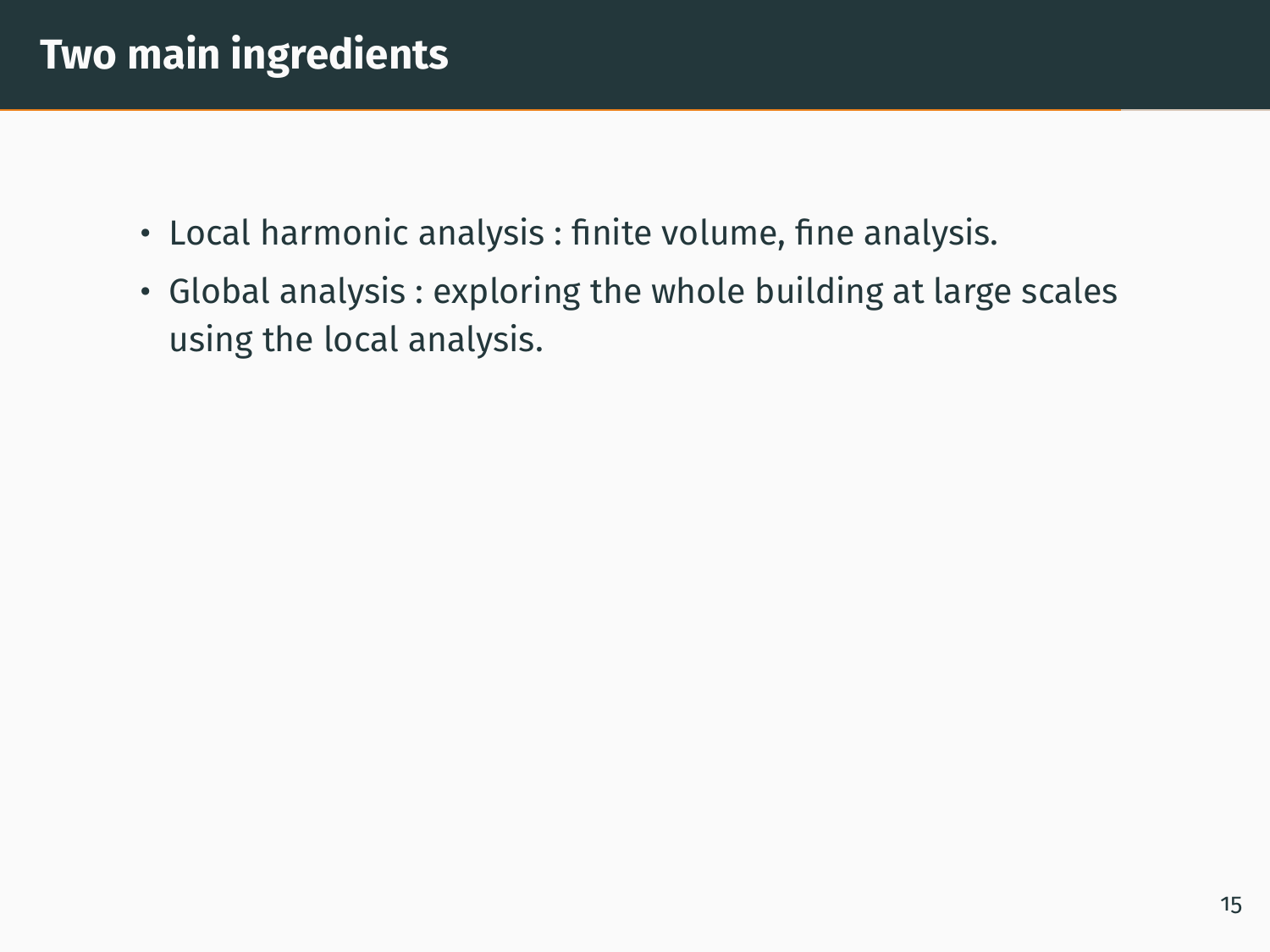## **Two main ingredients**

- Local harmonic analysis : finite volume, fine analysis.
- Global analysis : exploring the whole building at large scales using the local analysis.

Strongly inspired by Vincent Lafforgue, who introduced these two ingredients for  $SL<sub>3</sub>(F)$ . In that case, the ingredients become

- Harmonic analysis in the maximal compact subgroup *K*.
- Exploration of the whole symmetric space *G*/*K* using distorted copies of *K*, exploit hyperbolicity transverse to the flats.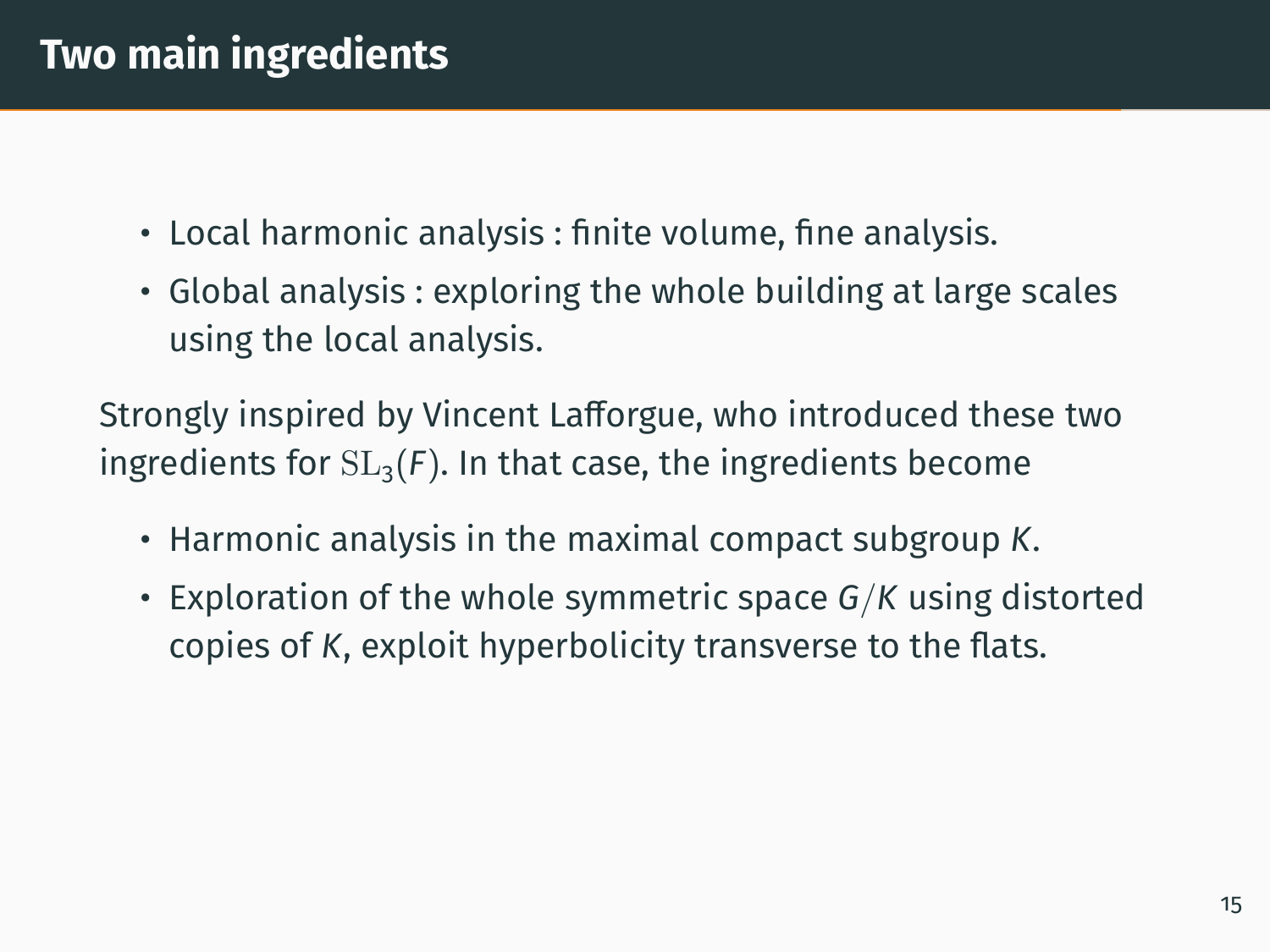## **Two main ingredients**

- Local harmonic analysis : finite volume, fine analysis.
- Global analysis : exploring the whole building at large scales using the local analysis.

Strongly inspired by Vincent Lafforgue, who introduced these two ingredients for  $SL<sub>3</sub>(F)$ . In that case, the ingredients become

- Harmonic analysis in the maximal compact subgroup *K*.
- Exploration of the whole symmetric space *G*/*K* using distorted copies of *K*, exploit hyperbolicity transverse to the flats.

Difficulty : there is no locally compact group, typically vertex stabilizers in Aut(*X*) are trivial !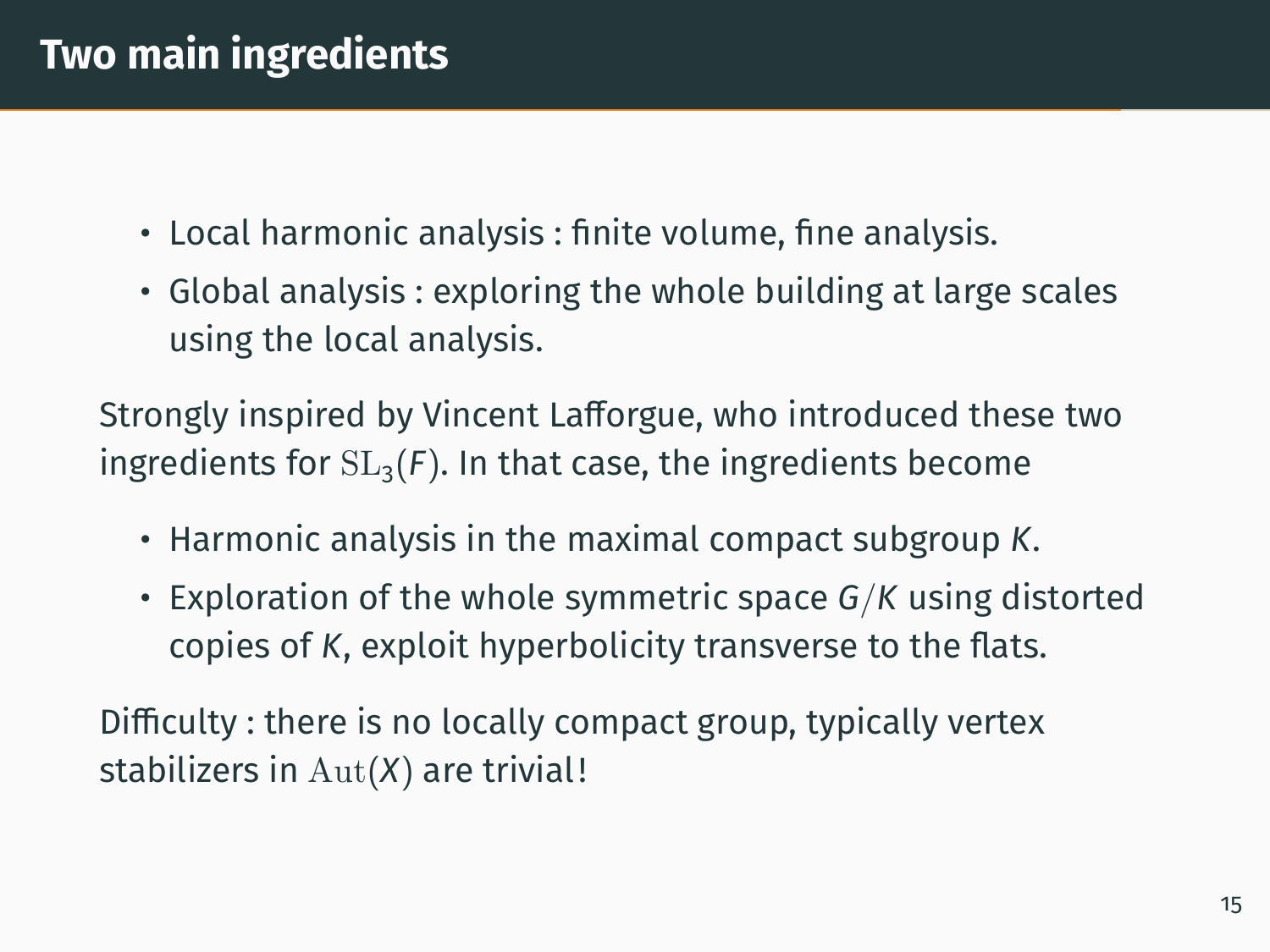### A finite-volume geometric object : biaffine Hemlslev planes

Classical object : an affine plane = a projective plane without a line and all points incident to it.

We introduce : a biaffine place  $=$  a projective plane without an incident pair  $(p, \ell)$  and all lines/points adjacent to them.

A biaffine Hemlslev plane = a similar object but on the  $\ell_1$  spheres in *X*.



16